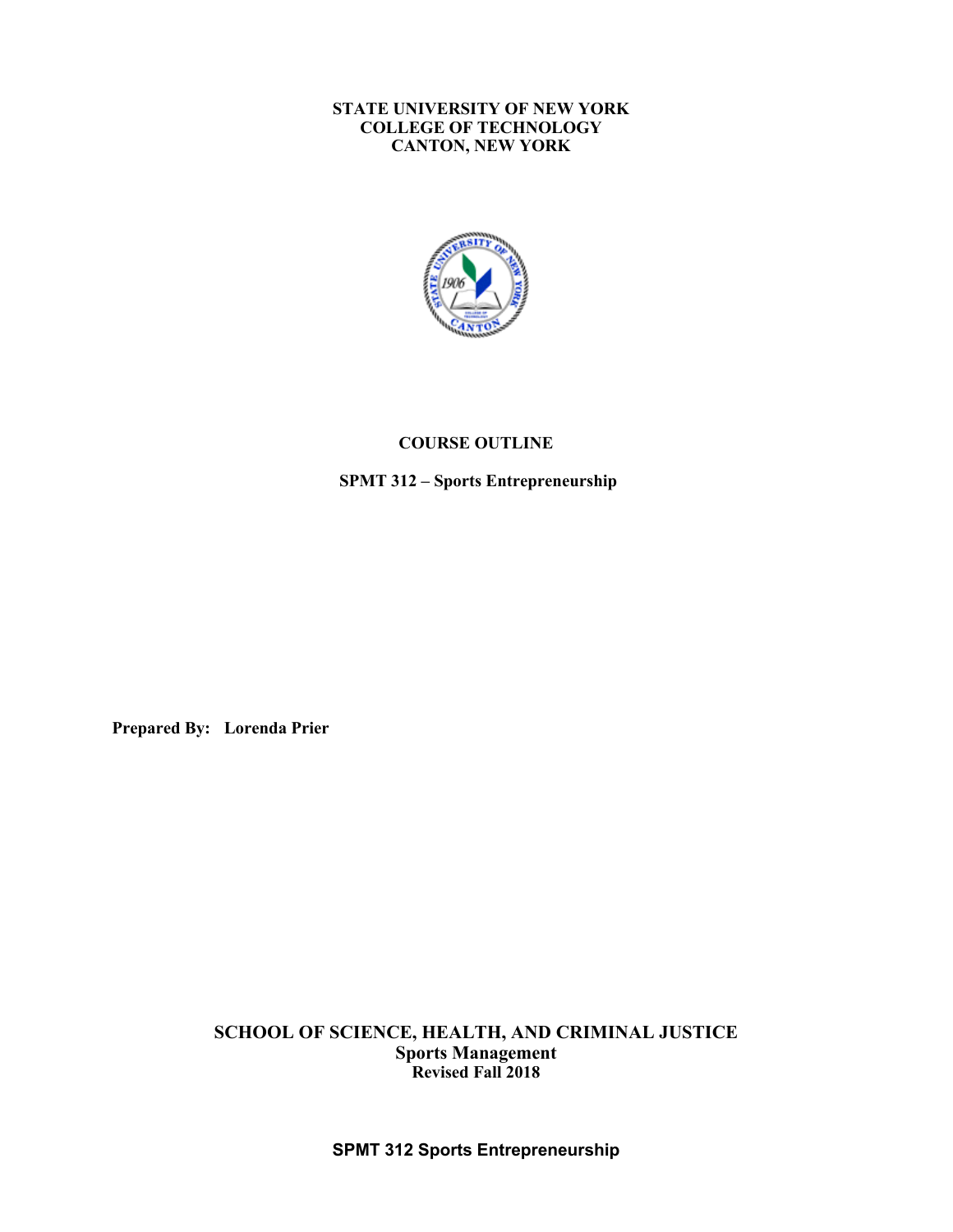- **A. TITLE**: Sports Entrepreneurship
- **B. COURSE NUMBER:** SPMT 312
- **C. CREDIT HOURS:** 3
- **D. WRITING INTENSIVE COURSE**: No
- **E. COURSE LENGTH:** 15 weeks
- **F. SEMESTER(S) OFFERED:** Fall and Spring
- **G. HOURS OF LECTURE, LABORATORY, RECITATION, TUTORIAL, ACTIVITY:** 3 lecture hours per week

#### **H. CATALOG DESCRIPTION:**

 This course evaluates the skills, attitude, and commitment necessary to successfully operate an entrepreneurial venture. Students will assess their personal strengths and entrepreneurial capabilities as well as explore and identify opportunities for small business ventures within the sport marketplace. Students will assemble the key components of a business plan and will learn to evaluate idea feasibility and financial requirements.

#### **I. PRE-REQUISITES/CO-COURSES:**

 **a.** Pre-requisite(s): BSAD 100, AND SPMT 101, SPMT 241, SPMT 307, OR ESPT 100 and BSAD 203; OR permission of instructor

**b.** Co-requisite(s): None

## **J. GOALS (STUDENT LEARNING OUTCOMES):**

By the end of this course, the student will be able to:

| <b>Course Objective</b>                                | <b>Institutional SLO</b> |
|--------------------------------------------------------|--------------------------|
| a. Describe entrepreneurial characteristics and the    | 2. Crit. Thinking        |
| entrepreneurial mindset                                | 3. Prof. Competence      |
| b. Evaluate entrepreneurial opportunities and trends   | 1. Communication         |
|                                                        | 2. Crit. Thinking        |
|                                                        | 3. Prof. Competence      |
| c. Evaluate idea feasibility utilizing market research | 2. Crit. Thinking        |
|                                                        | 3. Prof. Competence      |
|                                                        | 4. Inter-intrapersonal   |
| d. Assemble the key elements of a business plan        | 2. Crit. Thinking        |
|                                                        | 3. Prof. Competence      |
|                                                        | 4. Inter-intrapersonal   |

 **K. TEXTS:** Kaplan, & Warren (2010). *Patterns of Entrepreneurship Management.* ( John Wiley & Sons.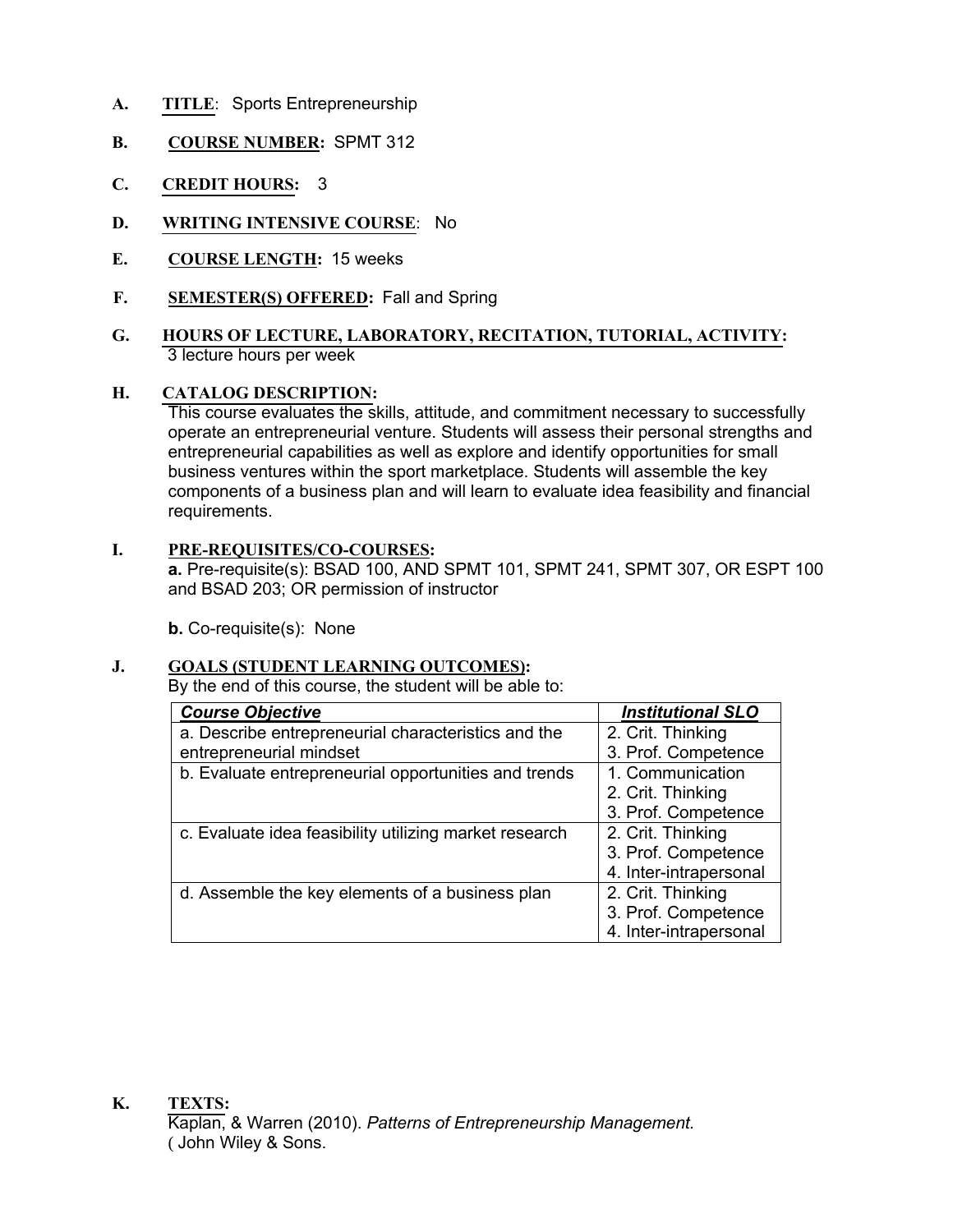# **L. REFERENCES:**

 Hisrich, Peters, & Shepherd (2010). *Entrepreneurship* McGraw Hill/Irwin: New York, NY.

 Katz & Green (2011). *Entrepreneurial Small Business.* McGraw-Hill Irwin: New York, NY.

 Longenecker, Petty, Palich & Hoy (2008). *Small Business Management:*  Launching & Growing Entrepreneurial Ventures. 16<sup>th</sup> Edition Southwestern.

Mariotti (2010). *Entrepreneurship: Owing Your Future.* Prentice Hall.

**M. EQUIPMENT:** Technology Enhanced Classroom

# **N. GRADING METHOD:** A – F

## **O. MEASUREMENT CRITERIA/METHODS:**

- Written Assignments
- Quizzes
- Discussion
- Independent Tasks

## **P. DETAILED COURSE OUTLINE:**

## **I. Entrepreneurship**

- a. Defining what is an entrepreneur?
- b. Identifying commonly shared entrepreneurial characteristics
- c. Assessing personal entrepreneurial traits, strengths, and capabilities
- d. Determining types of entrepreneurs
- e. Evaluating risks vs. rewards of entrepreneurship

## **II. The Entrepreneurial Process**

- a. Finding early mentors/resources
- b. Recognizing the stages of the Five-stage Entrepreneurial Process
- c. Identifying sport entrepreneurial ventures/companies

# **III. Innovation**

- a. Developing ideas and business opportunities within the sports industry
- b. Identifying types of innovation
- c. Finding and assessing ideas
- d. Converting an idea into an opportunity

## **IV. Market Analysis**

- a. Analyzing the market, customers, and competition
- b. Preparing a sales and pricing strategy
- c. Identifying a market penetration strategy
- d. Explaining rationale for starting a business by utilizing market research

## **V. Business Plan**

- a. Determining the most suitable business plan
- b. Reviewing typical business plan formats
- c. Identifying common business plan failures

## **VI. The Company**